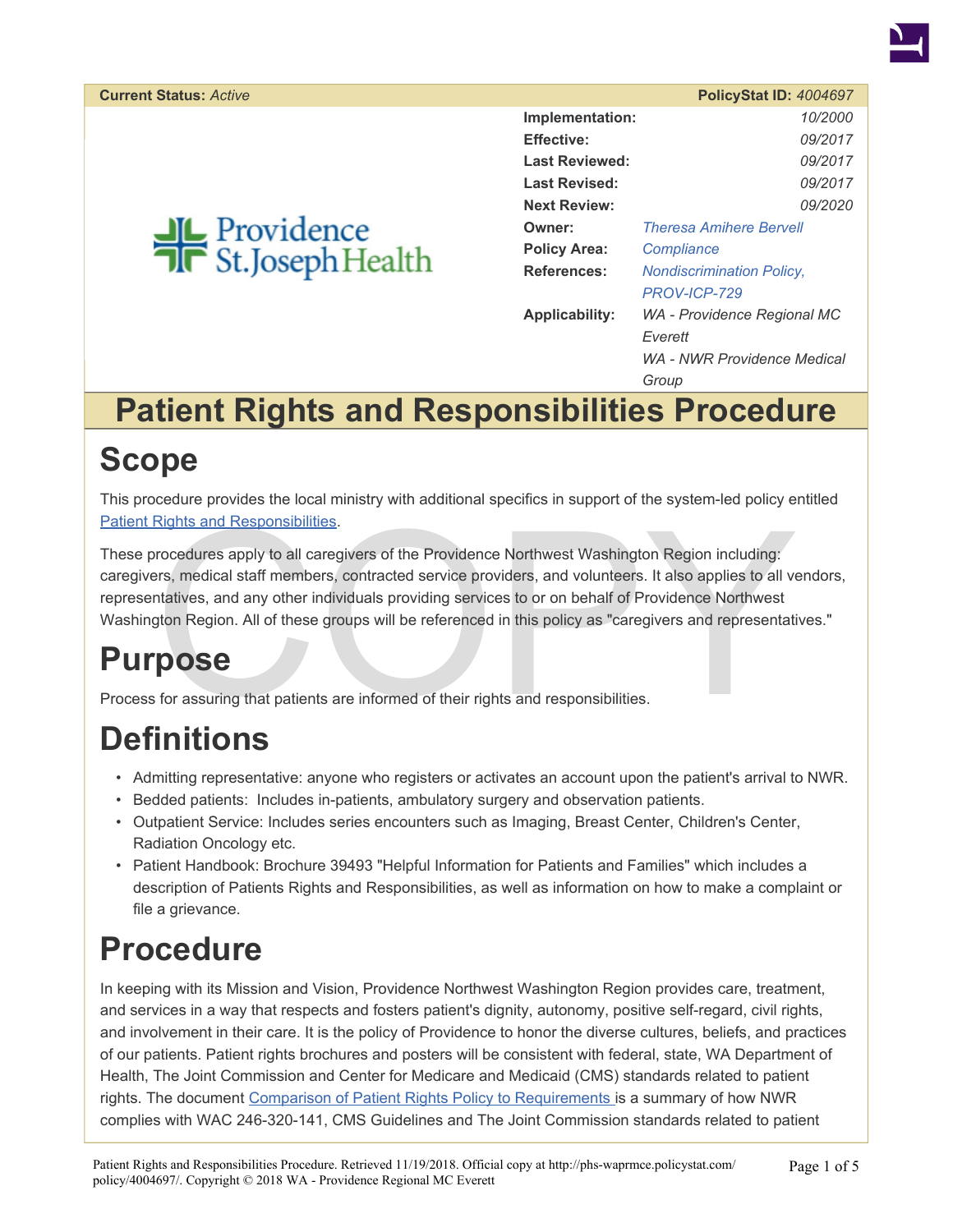rights.

#### **Process**

| <b>What Happens</b>                                                                                                                                                                                                                                                                                                                                                                                                                                                                                                                                                                           | <b>Who's Responsible</b>                                                                                                                                                                                                                                                                                                                                                                                                                                                                                                           |
|-----------------------------------------------------------------------------------------------------------------------------------------------------------------------------------------------------------------------------------------------------------------------------------------------------------------------------------------------------------------------------------------------------------------------------------------------------------------------------------------------------------------------------------------------------------------------------------------------|------------------------------------------------------------------------------------------------------------------------------------------------------------------------------------------------------------------------------------------------------------------------------------------------------------------------------------------------------------------------------------------------------------------------------------------------------------------------------------------------------------------------------------|
| Informing patients of their rights.<br>1. Patient Rights signs are posted in all primary facility<br>entrances, as well as entrances to offsite NWR<br>services within clinics and pharmacies.<br>2. Every NWR patient will receive a patient handbook<br>the first time s/he registers as a NWR patient.<br>3. For Outpatient Service including series encounters,<br>patients will receive a patient handbook for all initial<br>visits and at least annually thereafter.<br>4. The patient handbook will be available to any patient<br>upon request during subsequent visits.             | • Admitting and Check In area<br>representatives including clinical<br>units direct admits give this patient<br>handbook at the time of registration<br>or check in and document in EPIC on<br>the document screen by typing the<br>date that handbook is given to the<br>patient under "date received".                                                                                                                                                                                                                           |
| Educating staff and providers about patient rights.<br>All Caregivers and providers are educated regarding their<br>unique role in supporting patient's rights and<br>responsibilities.                                                                                                                                                                                                                                                                                                                                                                                                       | • Human Resources representatives<br>distribute the Code of Conduct during<br>the New Caregiver orientation<br>process.<br>• New Employee Orientation agenda<br>includes Integrity, Compliance, and<br>Confidentiality presentations.<br>Department Managers provide<br>ongoing departmental education on<br>patients right's related topics<br>pertinent to their staff. (For example,<br>Pain Management, Communication<br>Aids, Restraints)<br>Medical Staff receive the Code of<br>Conduct during each credentialing<br>cycle. |
| <b>Complaint and grievance process.</b><br>1. Signage explaining how a patient can file a complaint<br>internally, to DOH, to The Joint Commission and to<br>Office of Civil Rights is posted at all primary facility<br>entrances, in the Emergency Department and in all<br>Financial Counseling offices.<br>2. Patient Safety reviews all patient grievances. Patient<br>Safety and staff receive patient grievances directly<br>from the patient/family or other external sources.<br>Patient Safety will communicate and provide<br>necessary support to the unit manager for completion | <b>Patient Safety</b><br>Involved managers                                                                                                                                                                                                                                                                                                                                                                                                                                                                                         |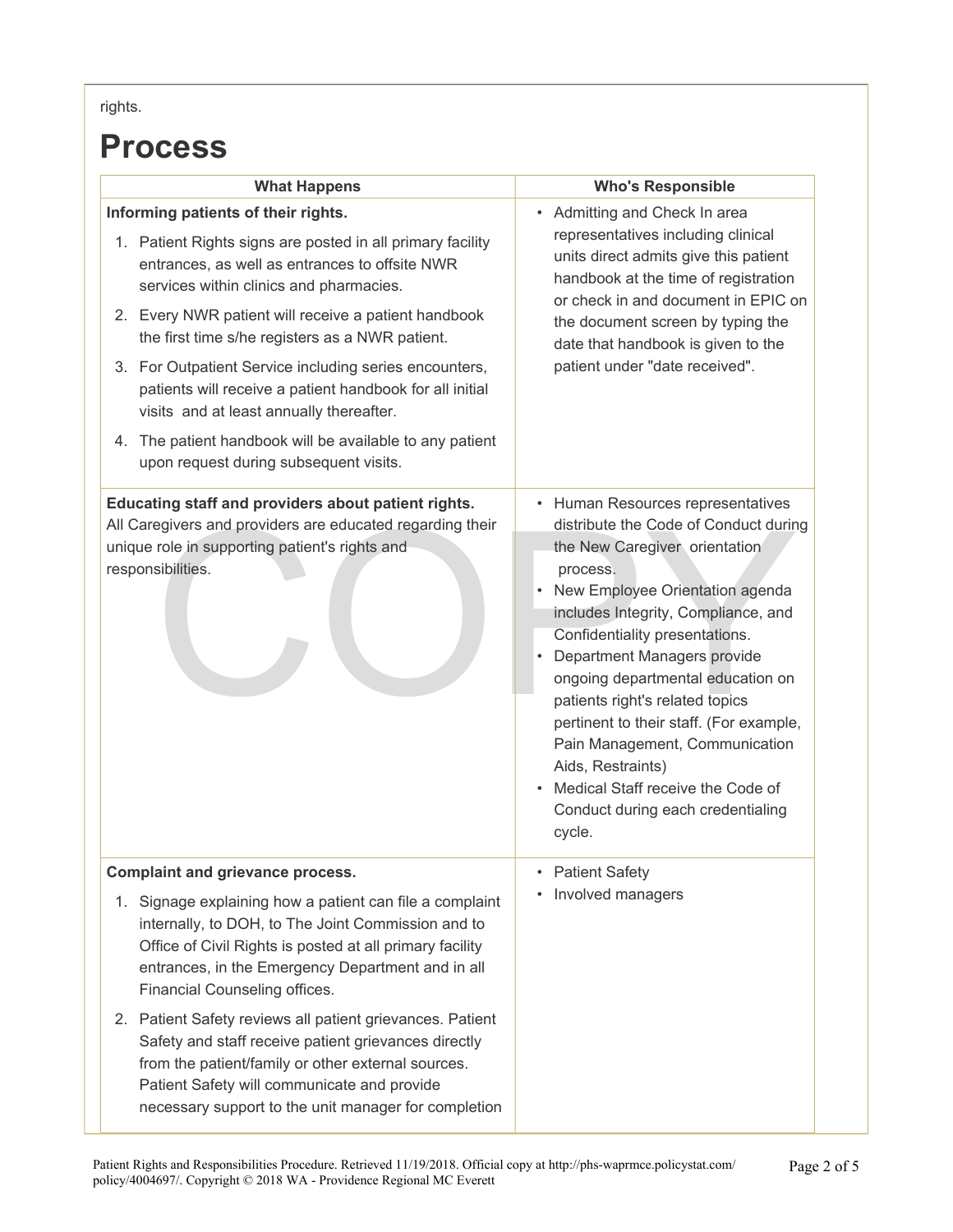of follow up investigation, patient correspondence and resolution. See related policy ["Patient Complaint and](https://phs-waprmce.policystat.com/policy/1973870/latest/?z=eyJpIjowLCJtIjoidHlwZWFoZWFkIiwidCI6MTQ4NjAwMjgyMzU3NywidyI6WyJwYXRpZW50IiwiY29tcGxhIl19) [Grievance Policy"](https://phs-waprmce.policystat.com/policy/1973870/latest/?z=eyJpIjowLCJtIjoidHlwZWFoZWFkIiwidCI6MTQ4NjAwMjgyMzU3NywidyI6WyJwYXRpZW50IiwiY29tcGxhIl19)

**Patient Rights and Responsibilities:** Providence wants to ensure that both patients and Caregivers have a clear understanding of patients' rights and responsibilities. **The following rights and responsibilities appear in the brochure "Helpful Information for Patients and Families":**

**As a patient at Providence Northwest Washington Region, you have the following rights:**

- To be treated with courtesy, dignity and respect by all staff.
- To privacy during discussions about your care, exams and treatments.
- To have someone you choose and your care provider informed promptly that you have been admitted.
- To take part in your care and solving problems.
- To have your personal, cultural and spiritual values and beliefs supported when making a decision about treatment.
- To an interpreter or translator if English is not your primary language.
- To communication aids if you are deaf, hard of hearing, have trouble seeing, have trouble understanding or have a speech problem. We will communicate in a way that meets your needs.
- To have any person you choose be with you
- To supportive care and comfort, including pain management.
- To make informed decisions about your care, either by you or your representative.
- supportive care and comfort, including pain management.<br>
make informed decisions about your care, either by you or your representative.<br>
refuse any procedure, drug or treatment and be informed of possible results of your d • To refuse any procedure, drug or treatment and be informed of possible results of your decision. If you are asked to take part in a research study, you may refuse. It will not affect your medical care in any way.
- To involve family members, significant others or a legal designee in your care decisions.
- To receive care in a safe setting.
- To take part in planning for when you leave the hospital and learn about the care you will need.
- To be free of restraints unless they become necessary to protect you, patients or others from immediate harm and will be discontinued as soon as your behavior no longer poses a safety threat.
- To protection from abuse and neglect.
- To access protective services.
- To have your advance directives or living will honored if you are unable to make decisions about your care. If you have an advanced directive, your wishes such as not receiving life sustaining treatments, will be honored. For more details, ask for the booklet *Your Life, Your Decisions* at any registration desk.
- To end-of-life care.
- To donate organs and other tissues.
- To be told about unexpected outcomes of care, treatment and services.
- To have all communications and records related to your care kept confidential.
- To have access to your medical records, request amendments to your records and obtain information about disclosures of your health information, in accordance with applicable law.
- To be able to receive your medical records in a reasonable period of time.
- To receive accurate information about your bill and receive an explanation of the charges regardless of how you pay for your care
- To receive information about our policies, rules or regulations applicable to your care
- To no discrimination against you or your visitors based on race, color, religion, sex, age, national origin, sexual orientation, disability, source of payment and other factors in admission, treatment or participation in Providence's programs, services, activities and visitation.
- To use service animals in public areas of the hospital.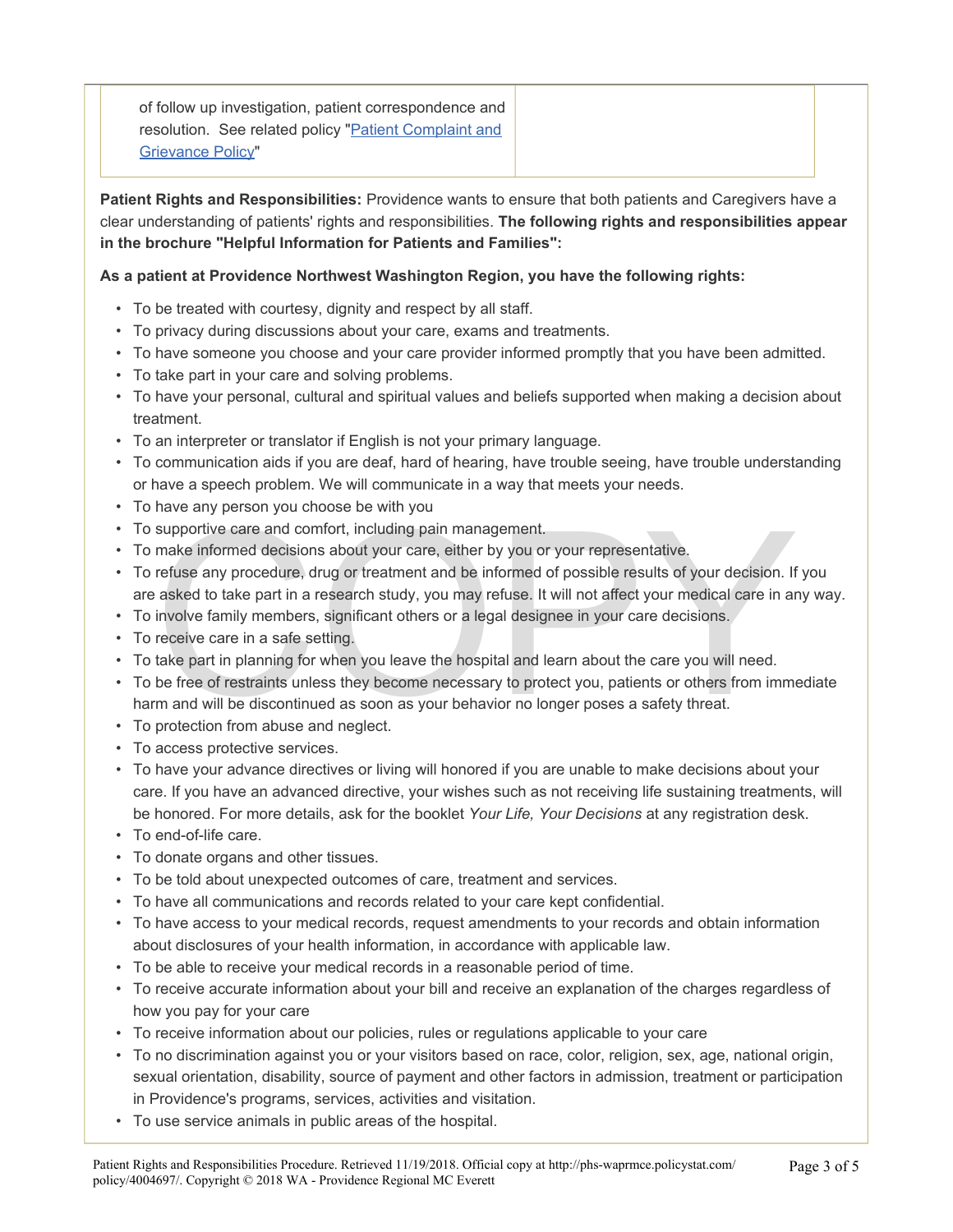• To talk about any complaints about your care without fear of getting poor treatment. To have your concerns reviewed in a timely manner and, when possible, resolved in a timely manner, call our Patient Feedback Hotline at 425-261-3927 to to the to by write to the Providence Northwest Washington Region.

#### **Patients also have the right at any time, whether or not they file a grievance with the Medical Center:**

- to file a grievance with the Washington State Department of Health by calling 1-800-633-6828 to to to[,](#page-0-0) to or by writing to them at: PO Box 47857, Olympia, WA 98504.
- The patient or their representative may file a grievance about **suspected discrimination** by contacting: Providence's Civil Right Coordinator at 1-844-469-177[5](#page-0-0) to to to the interpreter line

1-888-311-9127 or emailing Nondiscrimination.WA@providence.org, or mailing Civil Rights Coordinator, 101 W. 8th Avenue, Spokane, WA 99204. Locally, any member of the Compliance department may be contacted, including Theresa Bervell at 425-261-4538 to to the to or Lisa George at 425-261-392[9](#page-0-0) .

- To contact The Joint Commission's Office of Quality Monitoring to report any concerns or register complaints by either calling 1-8[0](#page-0-0)0-994-6610 to to to the [www.jointcommission.org.](http://www.jointcommission.org/)
- For Medicare patients to request that the Medical Center refer their grievance to an outside review organization.

#### **Patients have the following responsibilities:**

- To be as accurate and complete as possible when providing medical history and treatment information.
- To provide written medical advance directives or a living will, if they have one, to the Medical Center, their physician, and their family.
- To participate in decisions concerning their health care.
- To consider their physicians advice regarding their health care needs.
- To inform their physician or nurse if they have questions or concerns regarding their treatment.
- s have the following responsibilities:<br>be as accurate and complete as possible when providing medical history and treatment informa<br>provide written medical advance directives or a living will, if they have one, to the Medi • To discuss pain expectations and relief options with caregivers, and assist in the measuring and reporting of pain.
- To abide by Providence Northwest Washington Region policies.
- To be considerate of Providence Northwest Washington Region Caregivers and other patients and their privacy.
- To examine their bill and ask questions regarding charges or methods of payment.
- To be responsible for providing appropriate information for insurance claims and, when necessary, for working with Medical Center Caregivers to make payment arrangements.

## **Reference Document**

[Patient Rights and Responsibiliites Policy](https://phs-waprmce.policystat.com/policy/1964110/latest/)

### **Referenced Documents**

| <b>Reference Type</b>                 | <b>Title</b>                                                         | <b>Notes</b> |  |  |
|---------------------------------------|----------------------------------------------------------------------|--------------|--|--|
| Documents referenced by this document |                                                                      |              |  |  |
| Referenced<br><b>Documents</b>        | <b>Comparison of Patient Rights Policy to</b><br><b>Requirements</b> |              |  |  |
| Applicable<br><b>Documents</b>        | Do Not Resuscitate/ No Code/                                         |              |  |  |